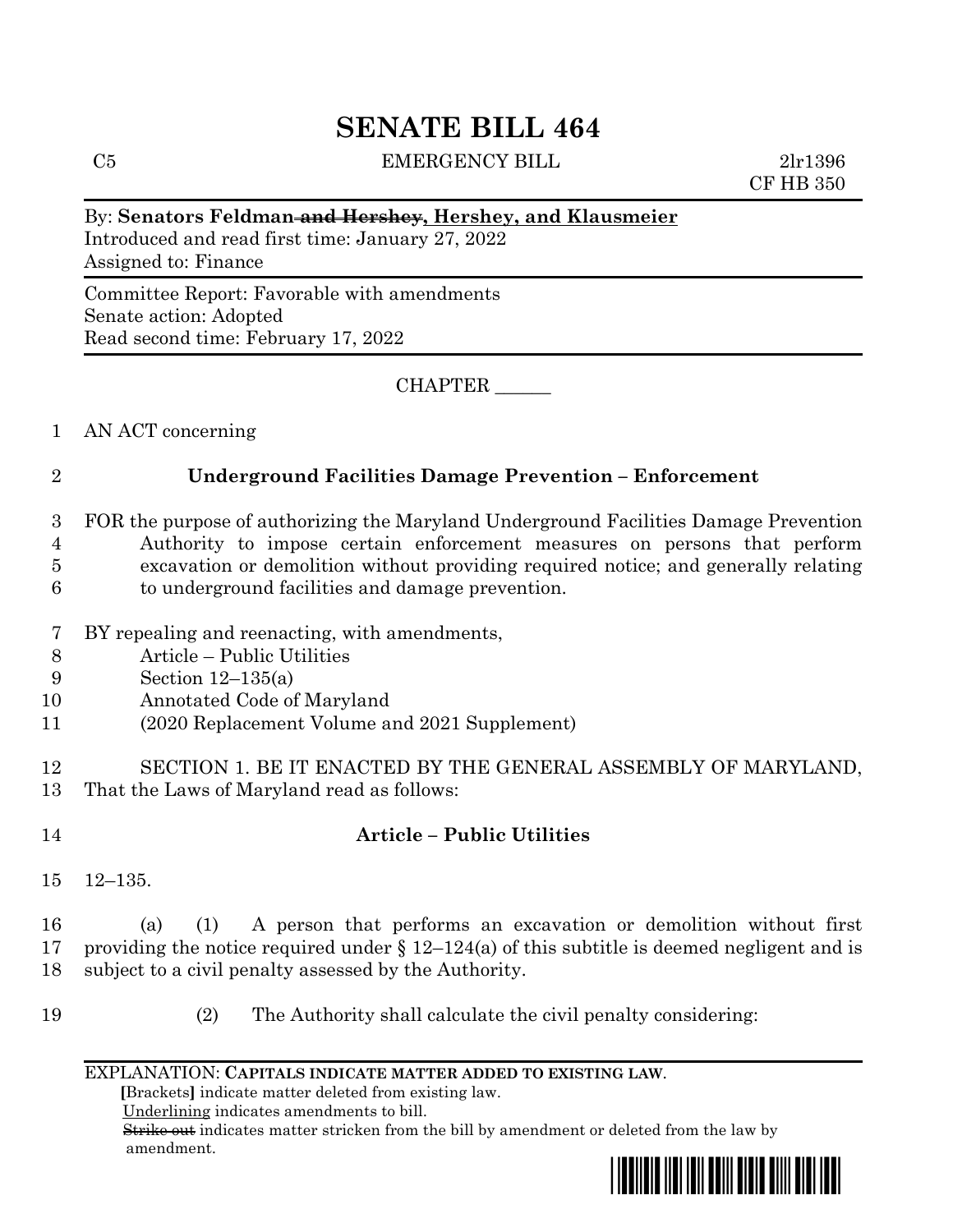|                  | $\overline{2}$                                                                                                                                                                                                               |      | <b>SENATE BILL 464</b>                                                                                                                                                                                                              |
|------------------|------------------------------------------------------------------------------------------------------------------------------------------------------------------------------------------------------------------------------|------|-------------------------------------------------------------------------------------------------------------------------------------------------------------------------------------------------------------------------------------|
| 1                | (i)                                                                                                                                                                                                                          |      | the severity of the violation;                                                                                                                                                                                                      |
| $\overline{2}$   | (ii)                                                                                                                                                                                                                         |      | the intent and good faith of the violator; and                                                                                                                                                                                      |
| 3                | (iii)                                                                                                                                                                                                                        |      | the past history of violations.                                                                                                                                                                                                     |
| 4                | (3)                                                                                                                                                                                                                          |      | The civil penalty may not exceed:                                                                                                                                                                                                   |
| 5                | (i)                                                                                                                                                                                                                          |      | \$2,000 for the first offense; and                                                                                                                                                                                                  |
| 6                | (ii)                                                                                                                                                                                                                         |      | \$4,000 for each subsequent offense.                                                                                                                                                                                                |
| 7<br>8           | A person that violates any other provision of Part IV of this subtitle is<br>(4)<br>subject to a civil penalty assessed by the Authority not exceeding:                                                                      |      |                                                                                                                                                                                                                                     |
| $\boldsymbol{9}$ | (i)                                                                                                                                                                                                                          |      | \$2,000 for the first offense; and                                                                                                                                                                                                  |
| 10               | (ii)                                                                                                                                                                                                                         |      | \$4,000 for each subsequent offense.                                                                                                                                                                                                |
| 11<br>12         | (5)<br>INSTEAD OF OR IN ADDITION TO ASSESSING A CIVIL PENALTY<br>UNDER THIS SUBSECTION, THE AUTHORITY MAY:                                                                                                                   |      |                                                                                                                                                                                                                                     |
| 13               | (I)                                                                                                                                                                                                                          |      | REQUIRE THAT A PERSON:                                                                                                                                                                                                              |
| 14               |                                                                                                                                                                                                                              |      | 1.<br>PARTICIPATE IN DAMAGE PREVENTION TRAINING; OR                                                                                                                                                                                 |
| 15<br>16         |                                                                                                                                                                                                                              |      | 2.<br><b>IMPLEMENT</b><br><b>PROCEDURES</b><br><b>TO</b><br><b>MITIGATE</b><br><b>THE</b><br>LIKELIHOOD OF DAMAGE TO UNDERGROUND FACILITIES; OR                                                                                     |
| 17               |                                                                                                                                                                                                                              | (II) | IMPOSE OTHER SIMILAR MEASURES.                                                                                                                                                                                                      |
| 18<br>19<br>20   | [(5)] (6)                                                                                                                                                                                                                    |      | For purposes of paragraphs $(3)(ii)$ and $(4)(ii)$ of this<br>(i)<br>subsection, the Authority may not consider an offense to be a subsequent offense if the<br>offense occurred at least 3 years after the earlier offense unless: |
| 21<br>22         | the earlier offense; or                                                                                                                                                                                                      |      | the earlier offense is unresolved, regardless of the age of<br>1.                                                                                                                                                                   |
| 23<br>24         | penalty within the time period prescribed.                                                                                                                                                                                   |      | the person has not met the conditions of an assessed<br>2.                                                                                                                                                                          |
| 25<br>26<br>27   | In the case of an unresolved earlier offense or a failure to meet<br>(ii)<br>the conditions under subparagraph (i) of this paragraph, the Authority may assess up to<br>double the maximum civil penalty for each violation. |      |                                                                                                                                                                                                                                     |